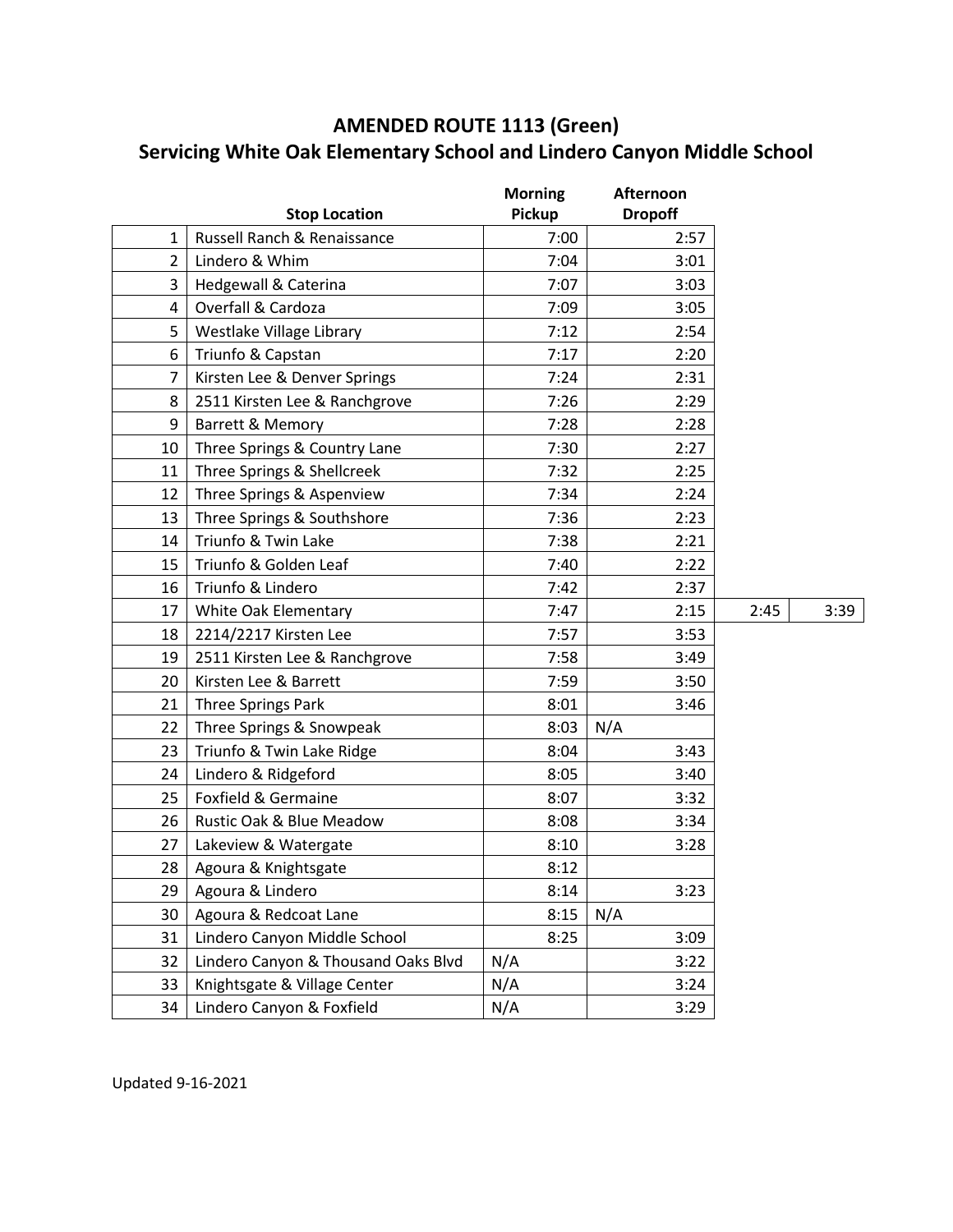

## **Important Notes:**

\*All times are approximate, and it should be noted that there could be a delay in time due to traffic patterns. Exact drop off times are still being refined in partnership with Durham Transportation Services and the School District.

\*Due to the driver shortage, students will be picked up twice at White Oak Elementary School, however, stops will not be serviced twice. Students may wish to use a stop that is closer to their home to avoid having to ride the bus for an extended duration to reach a closer stop.